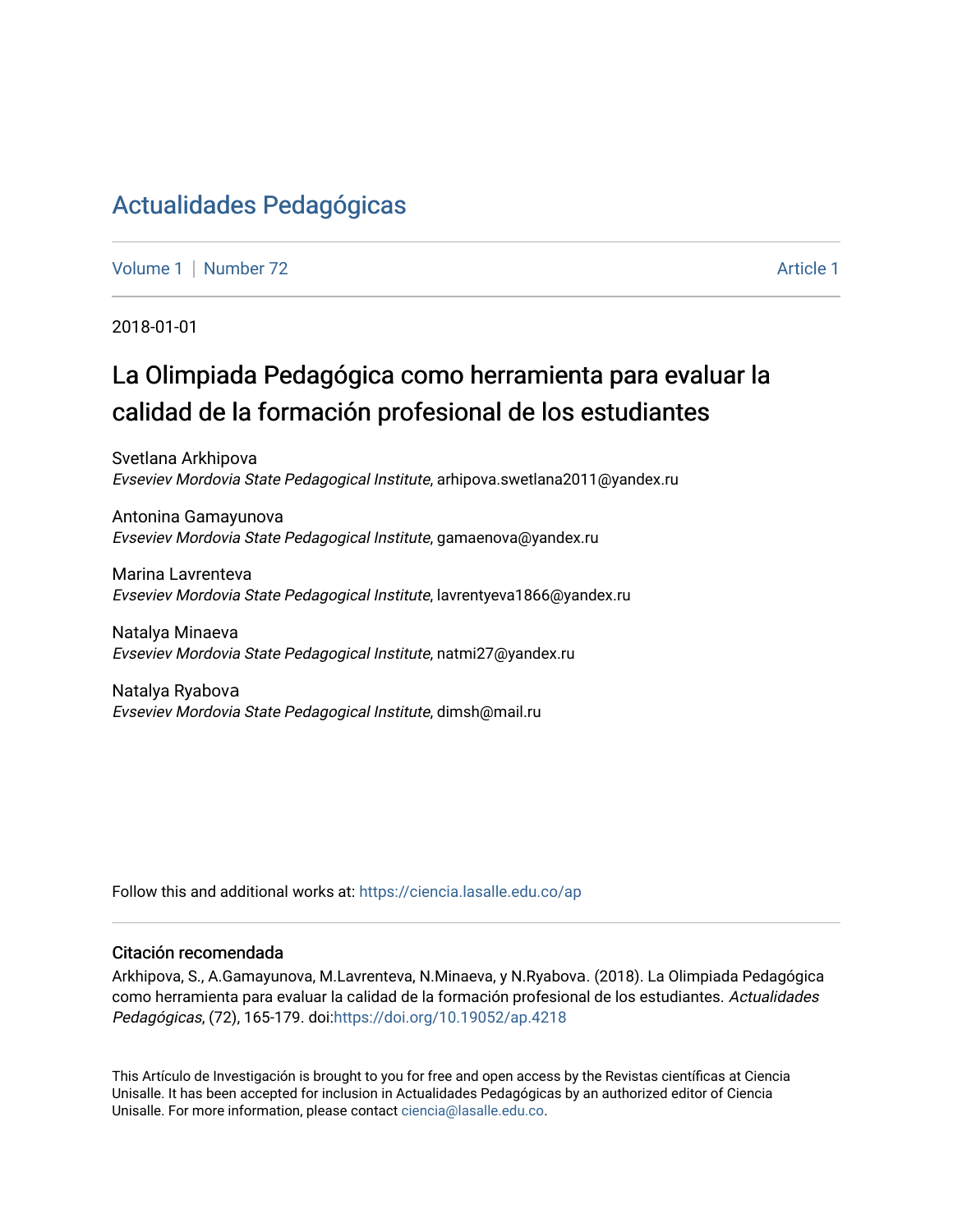## **Pedagogical Olympiad as a Tool to Assess Students' Professional Training Quality**

#### *Svetlana Arkhipova*

Evseviev Mordovia State Pedagogical Institute (Russian Federation). *arhipova.swetlana2011@yandex.ru, editor8@academicpapers.org* 

*Antonina Gamayunova*  Evseviev Mordovia State Pedagogical Institute (Russian Federation). *gamaenova@yandex.ru*

*Marina Lavrenteva*  Evseviev Mordovia State Pedagogical (Russian Federation). *lavrentyeva1866@yandex.ru*

*Natalya Minaeva*

Evseviev Mordovia State Pedagogical Institute (Russian Federation). *natmi27@yandex.ru*

#### *Natalya Ryabova*

Evseviev Mordovia State Pedagogical Institute (Russian Federation). *dimsh@mail.ru*



*Abstract:* This article examines the problem of assessing the quality of the professional training of students who complete higher education courses. The authors analyze the essential characteristics of quality control and assessment of educational processes at a university, as well as criteria, tools, and methods used for assessing the quality of education. The authors believe that the Pedagogical Olympiad is one of the most efficient tools to evaluate the quality of professional training. The article describes practices to evaluate the quality of education among students during the "All-Russian" stage of the Russian Student Olympiad (ARSO) in speech therapy (Saransk, 2015), as well as aspects of content and the procedure to apply this evaluation tool; the results of this evaluation allow the authors to conclude that the quality of professional competence development and personal education of students are assessed qualitatively and quantitatively.

*Keywords:* Olympiad, professional training, students, university.

Received: March 24, 2017 Evaluated: May 24, 2017

How to cite this article: Arkhipova, S., Gamayunova, A., Lavrenteva, M., Minaeva, N. & Ryabova, N. (2018). Pedagogical olympiad as a tool to assess students' professional training quality. *Actualidades Pedagógicas,* (72), 165-179. doi: https://doi.org/10.19052/ap.4218

165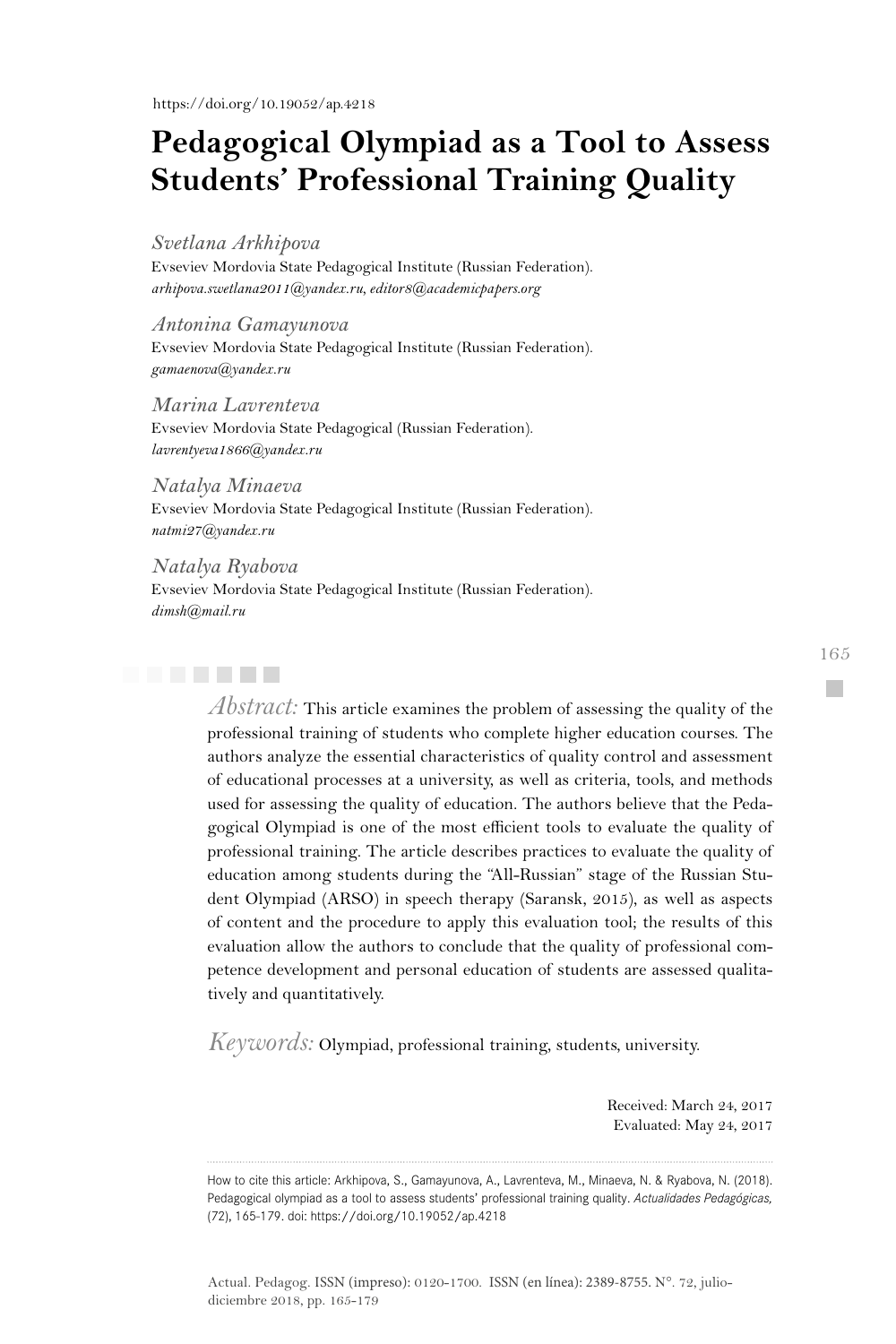#### . . . . . . .

*La Olimpiada Pedagógica como herramienta para evaluar la calidad de la formación profesional de los estudiantes*

*Resumen:* Este artículo aborda el problema de la evaluación de la calidad de la formación profesional de los estudiantes que terminan los cursos de educación superior. Las autoras analizan las características esenciales del control y la evaluación de calidad del proceso educativo en una universidad, así como los criterios, las herramientas y los métodos de la evaluación de la calidad de la educación. Las autoras creen que la Olimpíada Pedagógica es una de las herramientas más eficientes para evaluar la calidad de la formación profesional. El artículo describe las prácticas en la evaluación de la calidad de la educación entre los estudiantes durante las Olimpiadas Estudiantiles en la etapa "All-Russian" de la Olimpiada Estudiantil Rusa (ARSO) en terapia del habla (Saransk, 2015), así como los aspectos de contenido y procedimiento para aplicar esta herramienta de evaluación; los resultados obtenidos a partir de esta evaluación nos permiten concluir que la calidad del desarrollo de la competencia profesional y la educación personal de los estudiantes se analizan cualitativa y cuantitativamente..

*Palabras clave:* Olimpiada, entrenamiento profesional, estudiantes, universidad.

*A Olimpíada Pedagógica como ferramenta para avaliar a qualidade da formação profissional dos estudantes*

*Resumo:* Este artigo aborda o problema da avaliação da qualidade da formação profissional dos estudantes que concluem os cursos de educação superior. As autoras analisam as características essenciais do controle e a avaliação de qualidade do processo educativo em uma universidade, bem como os critérios, as ferramentas e os métodos da avaliação da qualidade da educação. As autoras acreditam que a Olimpíada Pedagógica é uma das ferramentas mais eficientes para avaliar a qualidade da formação profissional. O artigo descreve as práticas na avaliação da qualidade da educação entre os estudantes durante as Olimpíadas Estudantis na etapa "All-Russian" da Olimpíada Estudantil Russa (ARSO) em terapia da fala (Saransk, 2015), assim como os aspectos de conteúdo e procedimento para aplicar esta ferramenta de avaliação; os resultados obtidos a partir desta avaliação nos permitem concluir que a qualidade do desenvolvimento da competência profissional e a educação pessoal dos estudantes se analisam qualitativa e quantitativamente.

*Palavras chave:* Olimpíada, treinamento profissional, estudantes, universidade.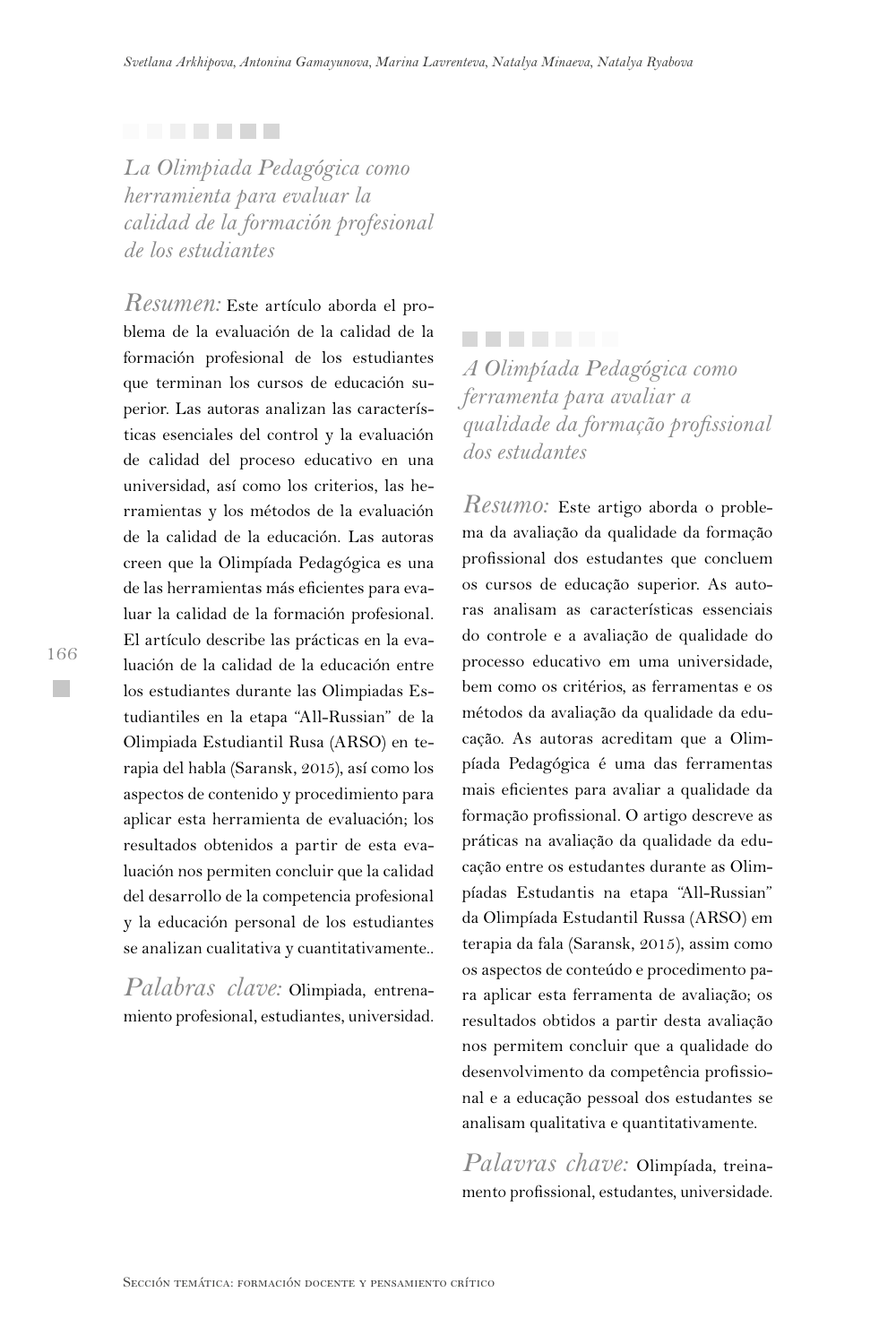## **Methodology**

According to Russian Federation's law "On Education in the Russian Federation," education quality is a multi-faceted characteristic of the educational activity and training of a student. This shows the degree of conformity with the federal state education standards, federal state requirements, and/ or the needs of a person or a legal entity with its interests being applied to the activity of education, including the degree of achievement of the planned results in an educational course ("On Education in the Russian Federation," 2012).

The outstanding studies focused on the education quality, on the whole, and on the specialists' training quality, in particular, are the works of various authors, such as Aleksandrova, Akhtamova, Bordovskiy, Vroeynstiyn, Zimin, Lopukhova, Matros, Potashnik, Subetto, Shadrikov, Shishov, and Yamburg, among others.

Specific problems of control and particular aspects of quality assessment of students' training were solved at different stages of the permanent development of the professional education system in the works of Baidenko, Bespalko, Vasilev, Galyamina, Kalney, Krasilnikov, Minin, Pereverzev, Plaksiy, Selezneva, Tyagunova, and Churlyaeva, among others. In terms of pedagogical technologies, specialists such as Bespalko, Guzeev, Kubrushko, Selevko, Choshanov, and Yudin pay particular attention to the issues of quality control and assessment. The papers by authors like Ant, Ballantine, Strudwick and Hofman, among others, describe particular issues in quality assessment of the development of key competencies.

The specialists' training in the sphere of education has been studied from different aspects. Apletaev, Kuzmina, Slastenin, Sukhobskaya and others address this problem in their papers, focusing on the teacher's role in society, as well as on the methodology and theory of developing the teacher's personality. Bondarevskaya, Kolesnikova, Nikandrov, and Tryapitsyna also address it in their papers on the teachers' professional training, and so do Vorontsova, Markova, Serikov in their works on the trends in the development of the teachers' training system, determining the transition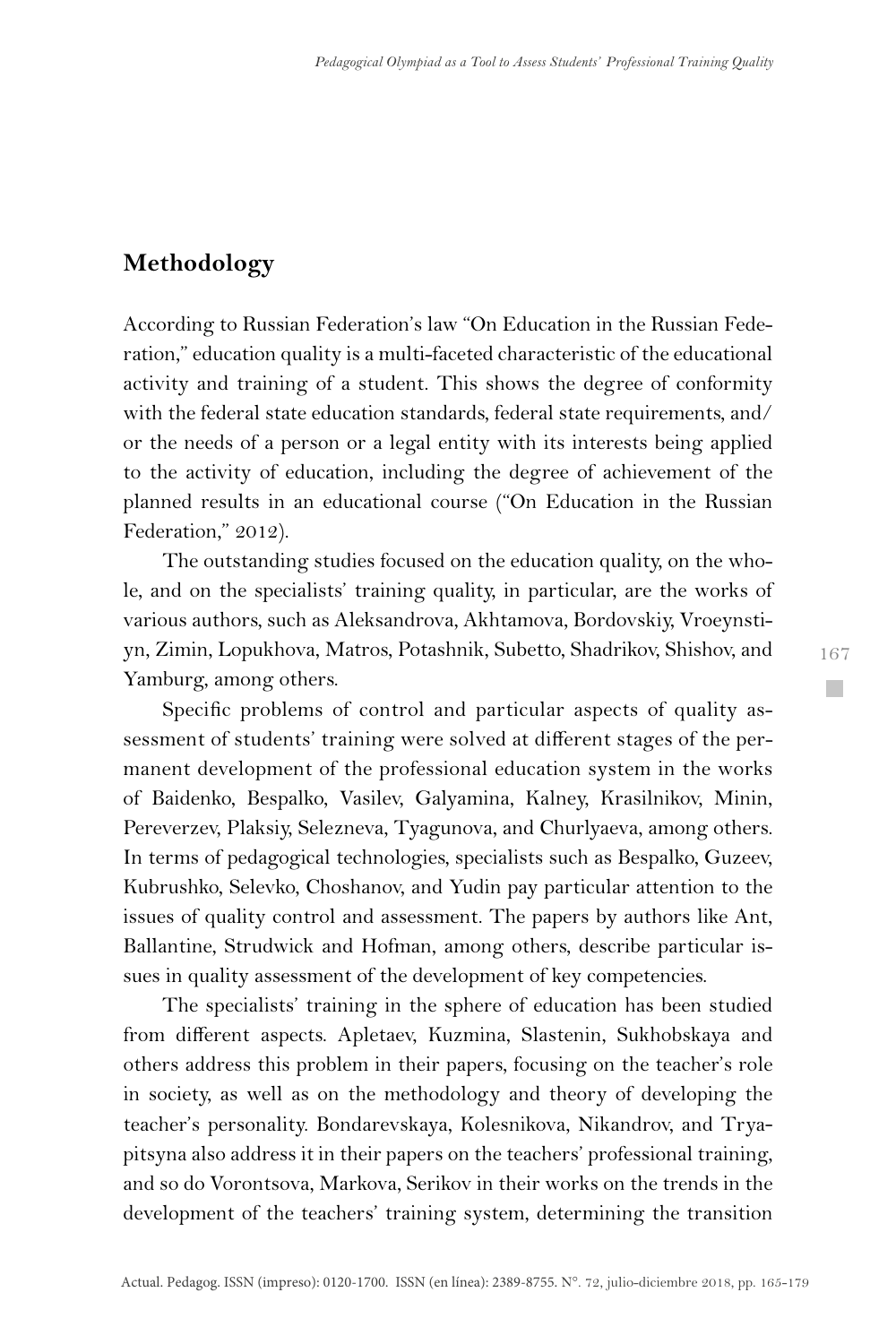from the knowledge-to personality-oriented paradigm. Terms such as *assessment*, *control*, *monitoring*, *quality assurance*, etc., are often used in the discussions devoted to the issue of education quality management. Volodin (2011) gives a comparative analysis of the meaning of these Russian terms and their English equivalents. The term *kontrol kachestva* ("quality control") is typically used to talk about the external procedures of quality assessment, while *monitoring kachestva* ("quality monitoring") is related to the assessment of material investment efficiency (Volodin, 2011). The Englishlanguage publications on quality issues in higher education widely use the term *quality assessment*, which defines the system of quality assessment in a wide sense—both external and internal assessment—including a number of stages (the stages of planning, assessment itself or monitoring, analysis, etc.). Terms such as *quality evaluation*, *quality audit*, *quality judgment*, etc., are used to denote more specific assessment procedures. The term *quality assurance*, which is about providing (or guaranteeing) the quality or the assurance in quality, is often used in Europe (Evans, 1999; Harvey, 1997; Wahlen, 1998).

A number of scientific studies attempt to define the criteria for quality (level) assessment of students' training and methods, which quickly measure the students' quality training in an objective, technological manner and with mathematical accuracy. The assessment criteria are rather ambiguous and seen as the conformity degree to some subjective norm (as a set of assessment tools, indicators and inventory designed by each teacher on their own). Bespalko and Selezneva (1989) suggest using the following criteria to assess the achievement level for a particular educational target at a university:

- Completeness (consistency) in mastering this or that content component (with regard to the interconnections and importance of particular content elements inside each component) by students, the formation of a person's way of thinking.
- Quality (depth) in mastering the content component by students at four different levels of understanding: reproductive, productive, heuristic, and creative.
- Science level (or abstraction level) of the content component mastered by students.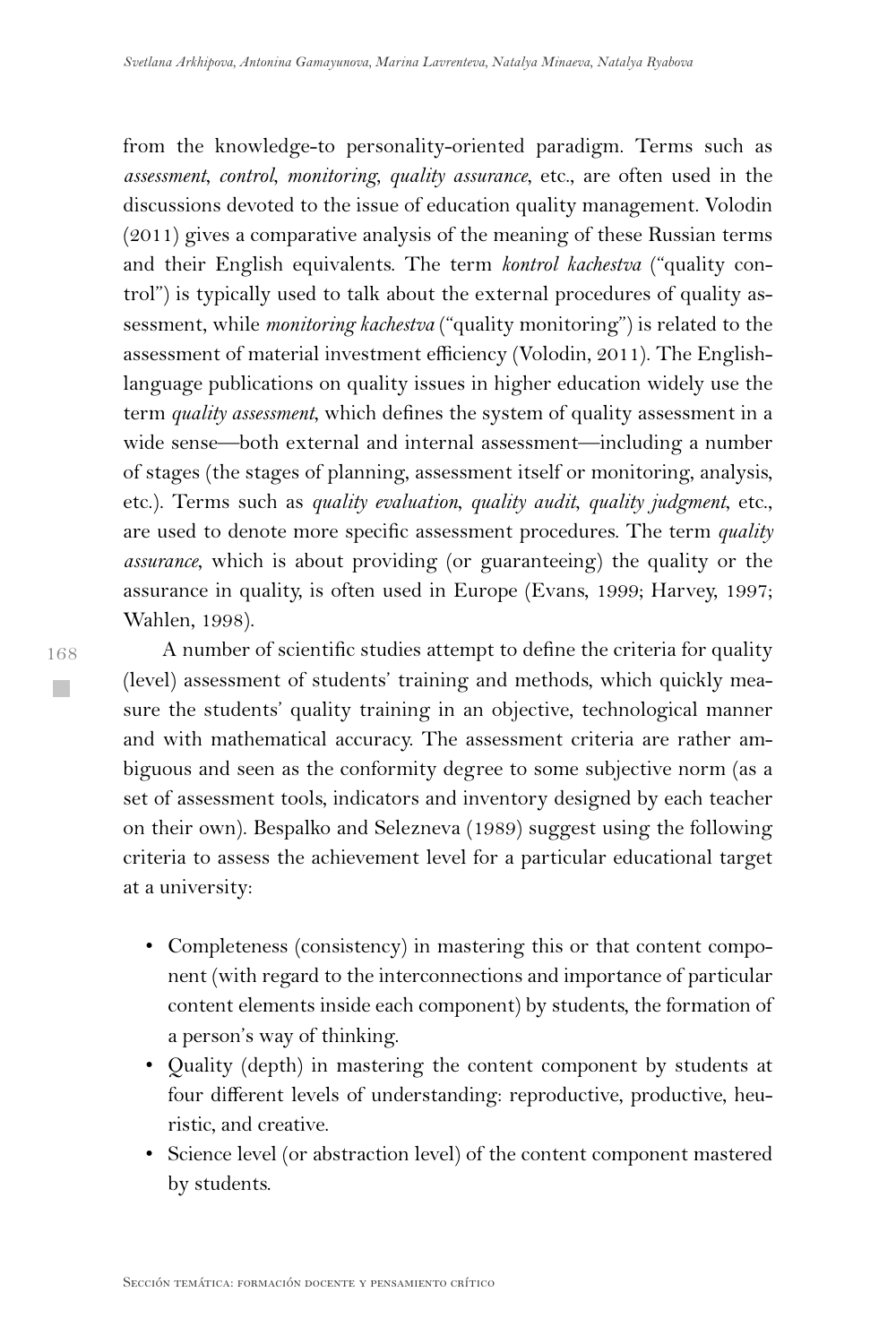• Degree of skill automation in the content component mastered by students or development level of the necessary dynamics in understanding the situation and making the adequate decision in problematic situations (Bespalko & Selezneva, 1989).

Nowadays, universities apply a wide range of tools and methods to assess education quality in the educational space. Typically, these are unstandardized (subjective) means of direct quality assessment of education, which the students see in the tests, exams or attestation tasks and fourscore assessment scale (excellent, good, satisfactory, poor), including the computer-based means and technology (Ryabova & Naumova, 2014).

Summarizing the data of the Russian scientists, we can point out the main types of the assessment tools for the students:

- Tests (to assess basic knowledge)
- Questions (to assess the elements of the knowledge structure of the general requirements)
- Task-model (to assess basic knowledge)
- Situational task-model simulating a particular activity with the basic knowledge (qualification educational examining task)
- Case study
- Laboratory experiment task (work) as a type of examining tasks for the students
- Practical qualification task (which requires students to show specific practical qualification skills)
- Comprehensive theoretical and analytical project and implementable qualification task (e.g., course paper, graduation qualification paper, professional task, project, etc.).

Agafonova (2011) focuses on the issue of education quality management and defines a set of criteria for its assessment:

- Meaningfulness of the learning process: personal level of academic motivation development, personal attitude of a student to the knowledge and methods to acquire them and to one's experience and life.
- Purposefulness: a derivative from the term *purpose*, which means the image of the final result of one's activities in a person's mind.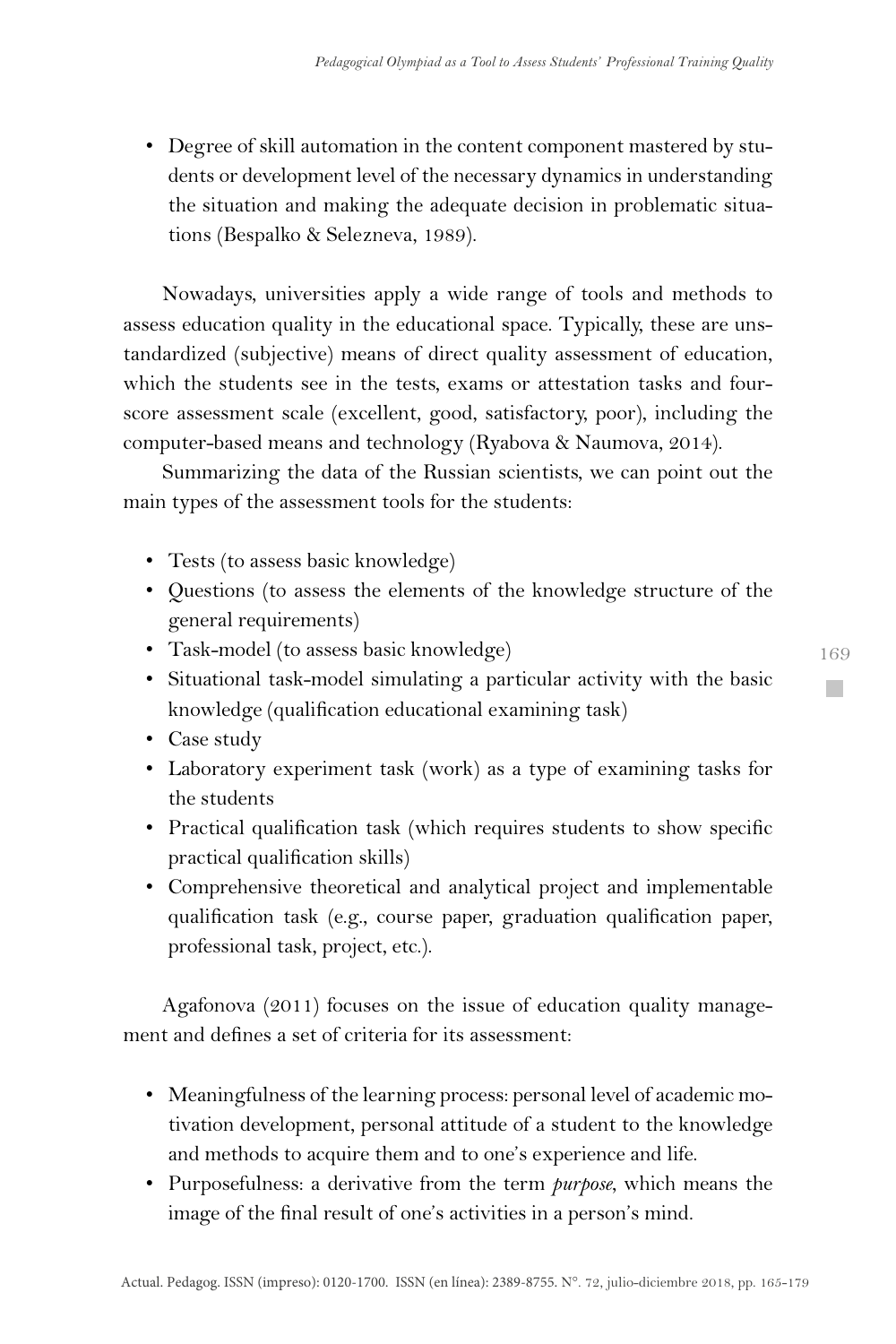- Activity: a person's ability to act in accordance with the current situation, to be flexible in articulating the purposes and achieving them with significant changes in the surroundings and in oneself.
- Creativity: a person's need in an unusual creative decision for the set tasks being grounded on the research activities to create new spiritual and/or material values.
- Independence: summarized attribute of a personality being expressed in the proactivity, need and ability for self-education, adequate assessment and feeling of personal responsibility for one's behavior and activity.
- Culture of interrelations: a part of a person's moral culture, characterizing the norms of being and actions of this person in society.
- Ability for reflection: individual psychological readiness of a person for self-cognition through the self-analysis of one's personal psychic states, as well as the skill to adequately assess the education services provided.
- Quality of knowledge, skills and abilities: achieved level assessed by a comprehensive approach to match knowledge, skills and abilities and the requirements of the teaching unit content of the Federal State Budgetary Educational Institution for Higher Education (FSBEI HE).

In accordance with these criteria, the tools to assess the education quality at a university should include both the quality assessment of students' knowledge, skills, abilities and competencies in the FSBEI HE and the personal education of the students, and they should also be an efficient tool to stimulate students for active cognition and learning motivation at a university.

We believe the Student Olympiads to be one of the efficient tools that solve the above-mentioned tasks.

The works of Russian scientists considered the questions about the creation and development of the Olympiads, as well as the problems of their organization and conduct in the following aspects: the formation of knowledge, skills and personal qualities by conducting subject Olympiads (Ogure, 2004; Popov, 2005); technology of organization and holding of the Olympiads in the university (Vyshnepolsky, 2000; Korsunova, 2003; Popov, Puchkov, 2010; Shcherbakova, 2010); Olympiad movement in universities (Popov, Puchkov, 2009; Repin, 2000, etc.); distance form of participation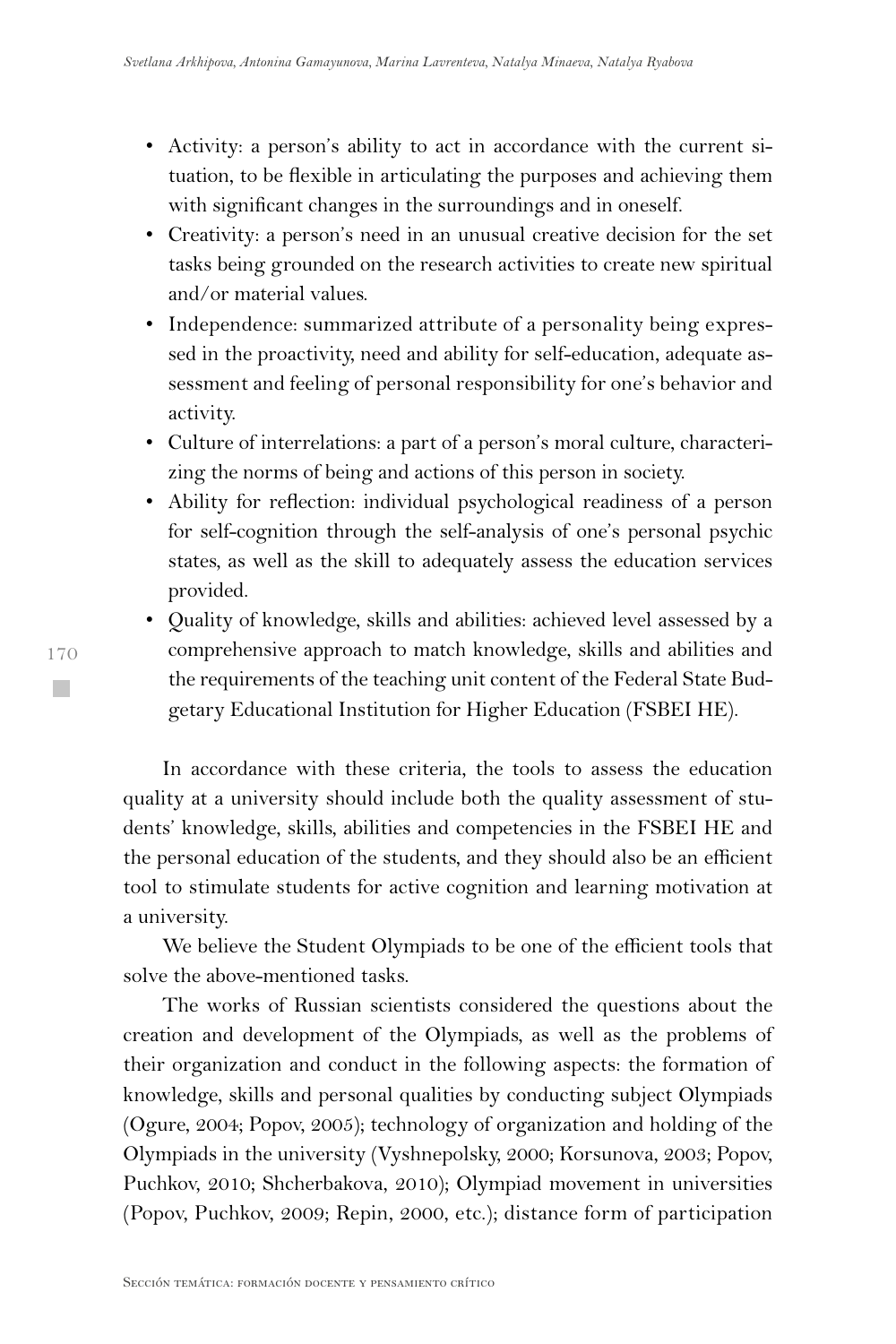in Olympiads (Makarova, 2009); and pedagogical Olympiad as a means of training future specialists for professional work (Vislogozova, 1991; Grevtseva, 2015), etc.

Let us characterize the term *Olympiad*. Pedagogical literature does not hold any precise interpretation of this type of intellectual competitions, but Makarova (2009) and Korsunova (2003) define it as follows:

- A professionally oriented Olympiad is an organizational form of shortterm competition among the students, which requires participants to show high level of intellectual efforts, demonstrate knowledge, skills, abilities in the subject areas, personal qualities appropriate to their specialization, as well as make quick creative decisions for the professional pedagogical tasks. This form demands time-consuming preparation and post-Olympiad reflection (Makarova, 2009).
- Intellectual creative Olympiad among pupils is an integral way of testing and stimulating their creative development in the education process (Korsunova, 2003).

Grevtseva (2015) notes that Student Olympiads are the only tool to activate the creative capacity of the students, to develop the scientific research, organizational pedagogic activity, to promote the pedagogic and psychological knowledge, and to evaluate the education quality of the students.

Based on this, we will now articulate our understanding of the pedagogical Olympiads: a tool used to train future specialists in their professional activity, which promotes the development and assessment of the professional competencies and personal education of the students.

### **Results**

Let us look at how the qualities of the developed competencies and personal education of the students during the Students Olympiad of the All-Russian stage in the All-Russian Student Olympiad (ARSO) in speech therapy (Saransk, 2015) were assessed.

A set of theoretical and practical (creative) competition tasks helped the participants to show their development level of general cultural and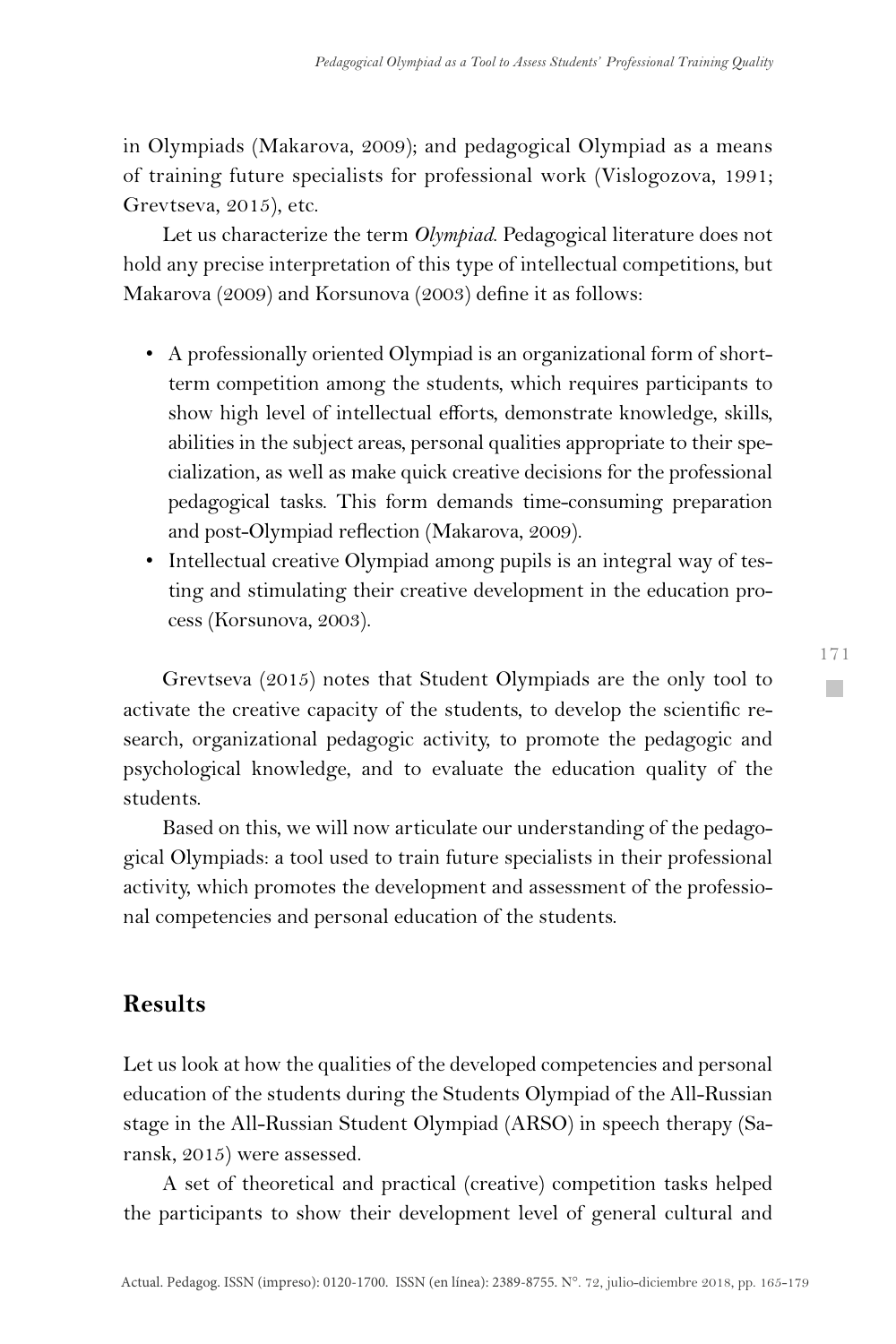professional competencies in different spheres of speech therapist activities (Arkhipova & Minaeva, 2014).

The first competition tasks involved finding the readiness level of the participants to demonstrate their level of mastering a profession and to present their professional ideas and achievements. The tasks were in the form of public presentation of the teams by the contestants. Participants were supposed to present a name, a slogan, attributes of the team, information about the faculty, university, and to describe their own pedagogic idea in the context of the Olympiad.

The second competition task was a theoretical one, organized to find how good the Olympiad's participants know the material in their profile course, Speech Therapy, and was prepared in the form of online testing in Info-vuz, the e-educational environment of the FSBEI HE Evseviev Mordovia State Pedagogical Institute. Testing and assessment materials given in the environment of Test Designer (60 tests in 3 versions) aimed at solving some standard tasks of the speech therapist's professional activity. They include multiple-choice tasks, matching tasks with the elements of two sets, tasks to put the elements in the right order and/or to define the logical connections in a row of given elements.

The third competition task—a case study—aimed to identify the Olympiad participants' level of mastering of the material in a profile course, Speech Therapy, and their readiness level to apply it in practical activities. The contestants were encouraged to analyze the video materials and to assess the individual and typological specificities of health-disadvantaged children, to examine the methodological and tool resources for logopedic support provided to the health-disadvantaged people, and to present the results of the analysis during online testing in Info-vuz.

The fourth competition task—a creative task—assessed the competence in the area of project activities, namely, readiness for design in the correctional, diagnostic, consultative, cultural and educational spheres of the professional activity of the speech therapist. The participants were asked to develop their individual projects in the relevant logopedic issue and to speak about them in the form of multimedia presentation. The task was to defend the projects chosen by the jury.

The analysis of the tasks prepared by the Olympiad's participants revealed the development level of the competencies and personal education for the students, as is clearly seen in the following results.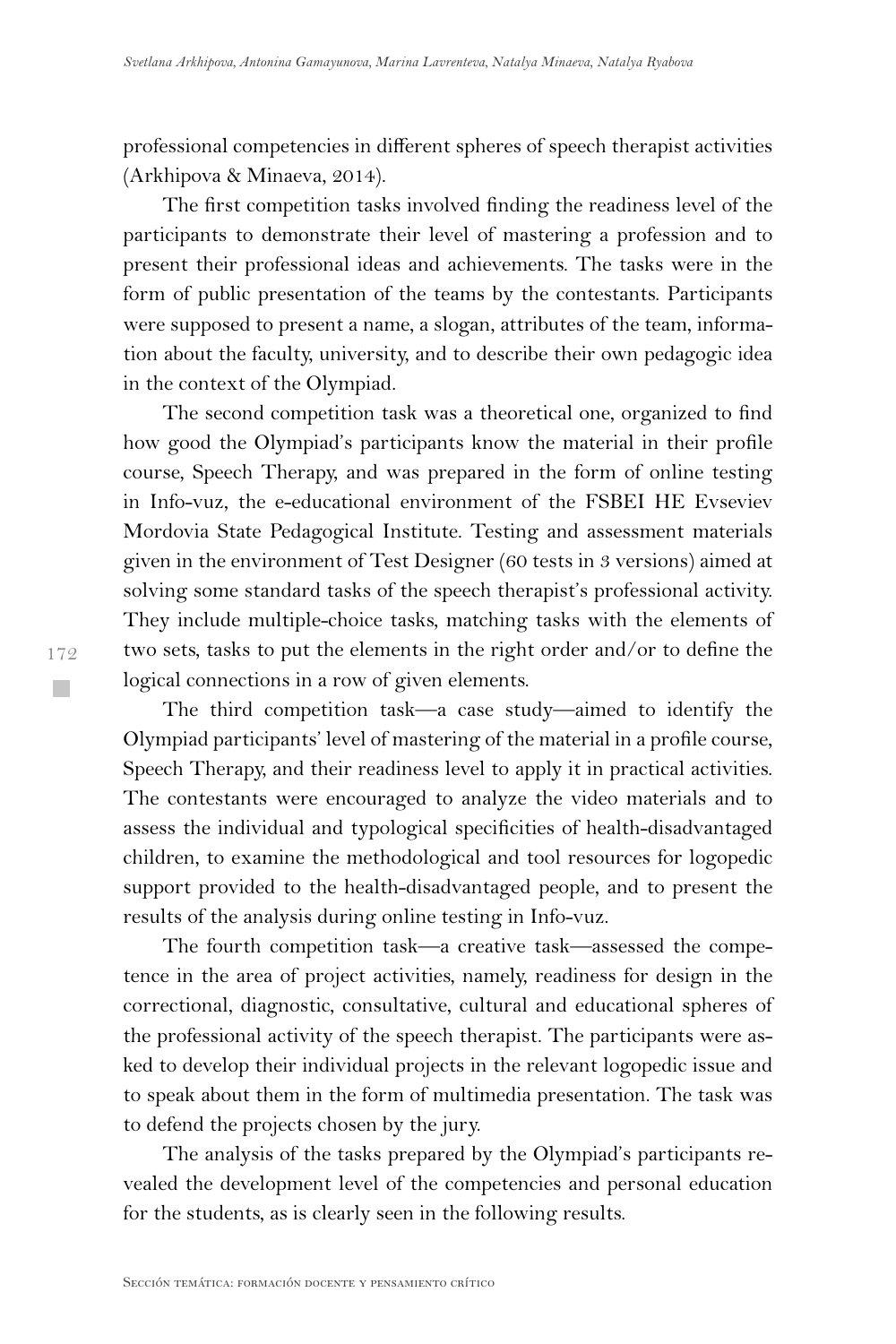In the first competition task, most participants (7 teams out of 9, that is, 77.8%) showed an average readiness level to present their professional ideas and achievements, to demonstrate their level of mastering a profession (average success level from 5 to 7 scores with the maximum possible score of 10). On the other hand, 22.2% of the participants (2 teams out of 9 participating in the Olympiad) showed the best results in doing the Olympiad task (average success indicator is more than 7 scores); low results were not recorded. Thus, the participants showed their ability to understand the social importance of their future profession, the motivation to perform the professional activities, their ability for empathy, for the adequate and appropriate perception of people with speech defects, their ability to analyze the socially important problems and processes occurring in their professional activities. The participants of the Olympiad also demonstrated personal qualities, such as culture of interrelations, being active, creative and purposeful.

The second competition task was theoretical and was prepared in the form of an online test in Info-vuz. On the whole, the analysis of the second competition results reveals a rather high level of mastering the material in the profile course, Speech Therapy, by the participants.

With the highest score of 15 out of 20, 12.2% of the contestants showed a high level of theoretical background in the profile course. In addition, 81.7% of the participants demonstrated an average level of mastering the knowledge in the material in the profile course, scoring from 8 to 14, which is quite a high result with regard to the maximum complexity level of the theoretical tasks in the All-Russian stage of the All-Russian Olympiad in Speech Therapy. Finally, 6.1% of the participants showed a low level of theoretical background, scoring 8 or less.

Participants of the university Olympiads could identify an overall level of participant theoretical background by compilation of the summed testing results by the teams: No high level was recorded; all teams showed an average level of theoretical background by scoring more than 8.

In terms of content of the tests performed, the analysis revealed that the majority of the contestants were successful in mastering the categories and concepts in speech therapy and the material of its main sections: Theoretical Basis of Speech Therapy, Dyslalia, Rhinolalia, Dysarthria, Voice Disorders, Disorders in Tempo Rhythmical Organization of Speech, Alalia, Disorders in Writing Speech, Phonetics Phonemic Speech Underdevelopment, and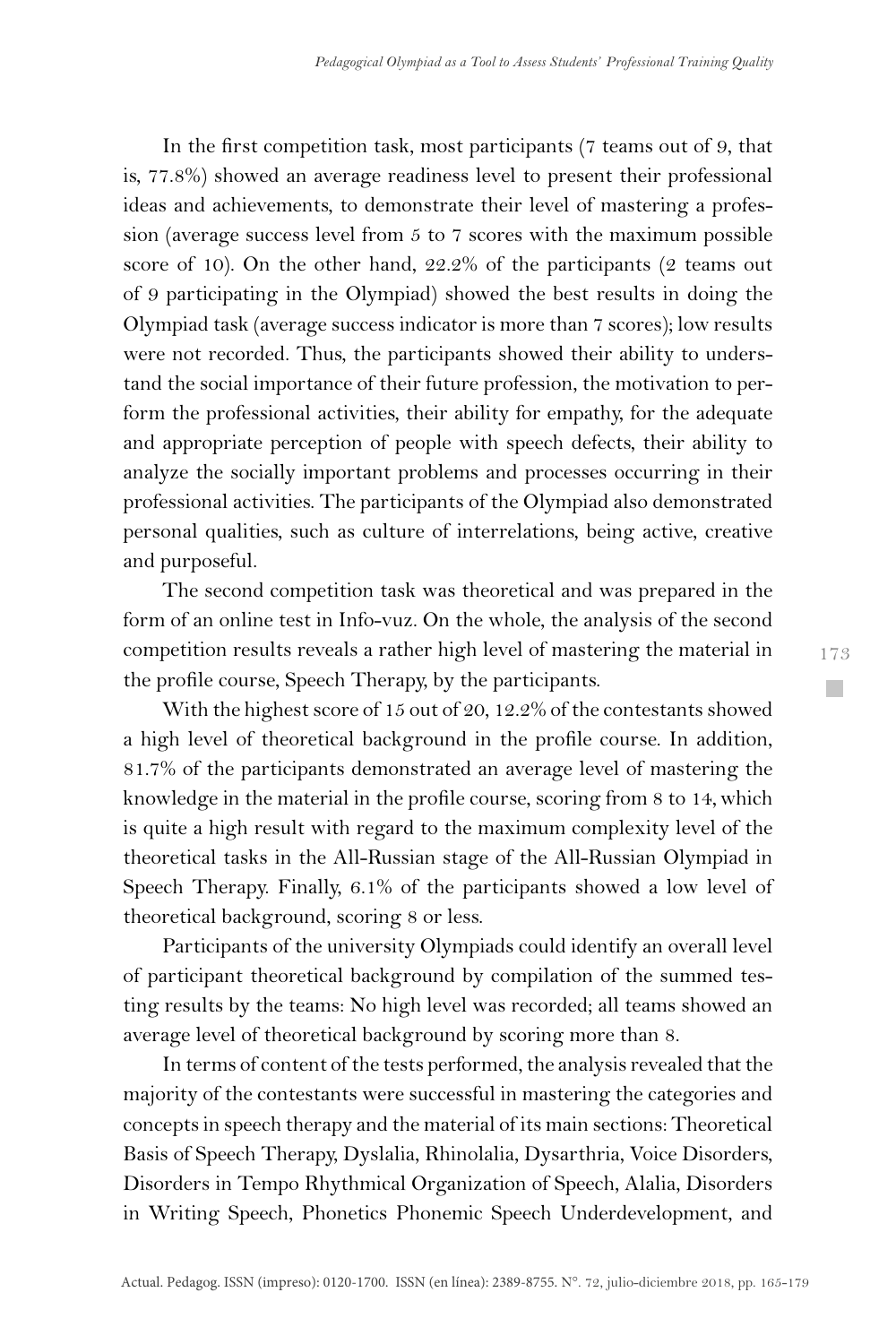General Speech Underdevelopment. The contestants showed a pretty full understanding of the typology and structure of speech dysontogenesis and the ways to overcome the speech language pathology. They also knew the psychophysical and personal peculiarities of the children belonging in this category, how to identify the particular speech disorders and analyze their aetiopathogenesis, and the system of the special methods and techniques to provide the logopedic support to the children of pre-school and school ages. They appeared to have less mastery of the Aphasia section, which is likely related to the fact that this section is studied at the final stage of the education process.

The results of the analysis became the basis to identify the difficulty level of the test tasks used for the students. The multiple-choice tasks were the simplest ones, while matching tasks with the elements of two sets were more difficult to answer, and the tasks to put the elements in the right order and/or to define the logical connections in a row of given elements appeared to be the most difficult to solve.

The analysis of the third competition's results (case studies) showed that the Olympiad's participants evaluated the individual typological specificity of a child with speech pathology and resource provision for the logopedic support with the analysis of particular pedagogic situations (video materials). Thus, the participants showed the following results about their readiness to apply their theoretical knowledge in practical activities: High level of completed competition task was not recorded; 63.3% of the participants showed an average level of the completed task and score the highest (from 8 to 14 scores out of 20 possible scores); and 36.7% of the contestants scored the lowest (less than 8 scores).

The analysis of the completed case content allowed us to conclude that a number of professional competencies are sufficiently developed: readiness to organize the correction development medium, its methodological support and to provide the correction compensatory work in education, health and social protection spheres for successful socialization of people with speech disorders; ability to organize and to carry out the psychological and pedagogical examination of people with speech disorders to specify the disorder structure in order to choose the individual educational trajectory. The least formed among the contestants was the ability to rationally select and implement correctional and educational programs based on the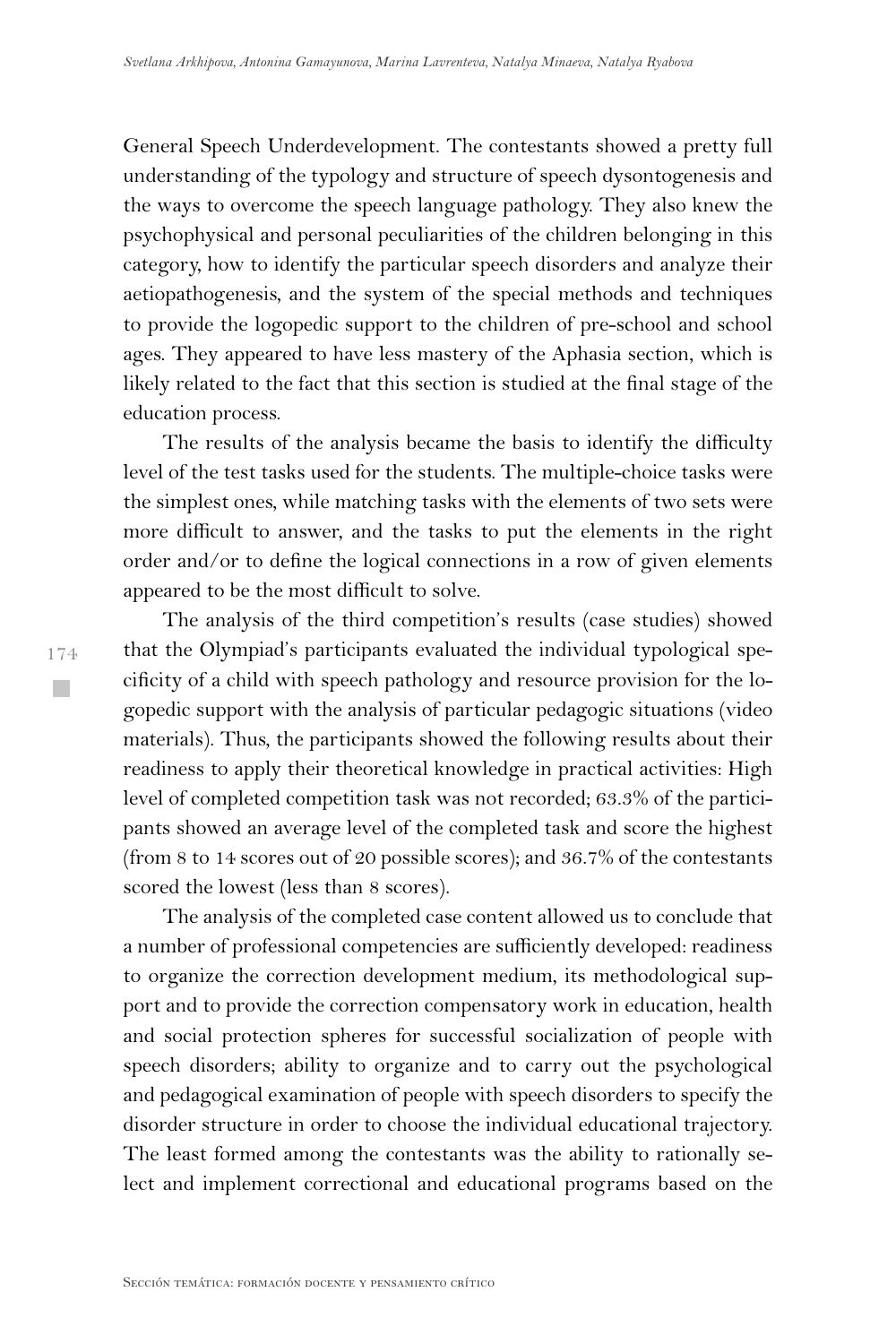person-oriented and individually differentiated approaches to people with speech disorders.

When analyzing the first pedagogical situation offered in a case, the contestants could quite successfully evaluate the individual typological specificity of a child in terms of pedagogical report characterizing his/her speech underdevelopment as general, first-level underdevelopment and to articulate a number of tasks requiring a solution in the logopedic support for this child and being the basis to plan the further work: development of speech understanding; development of the independent imitation-based speech; and articulation of a two-member simple sentence on the basis of mastering elementary formation of words. Articulation of the perspectives of mastering the first form general educational program by this child appeared to be the most difficult task since the unfavorable prognosis is determined by the age of this child (which was missing in the analysis, as not all students categorize it as a key factor), as well as the speech underdevelopment (contestants primarily paid attention to this factor).

The results of the analysis made by the contestants of the second pedagogic situation revealed that the participants of the Olympiad were ready to evaluate the methodological resources for the logopedic support provided to the health-disadvantaged people. All the contestants were shown a video clip and were able to identify that the video demonstrated a logopedic lesson in formation of the lexical and grammatical means of coherent speech. The assignment to choose the tasks that match the content logics of this lesson (and the author's idea about these tasks), for instance, such as reading verses aloud, generated some difficulties. The performance of this situation analysis appeared to be the lowest in the third competition.

The performance of the third pedagogic situation analysis was the highest. All students demonstrated that they were ready to fully evaluate the instrumental resources for the logodepic support of the people with speech disorders. The contestants could easily identify that a set of exercises in the given video clip was aimed at preparing the child's organs to articulate a sound [∫]. The majority could point out all the combinations of characteristics of this sound and complement the given set of the articulation gymnastics with exercises traditionally used to solve a particular task. On the whole, all contestants fully or partially showed their readiness to apply theoretical knowledge in solving the practical tasks of a speech therapist's professional activity.

175 **Tale**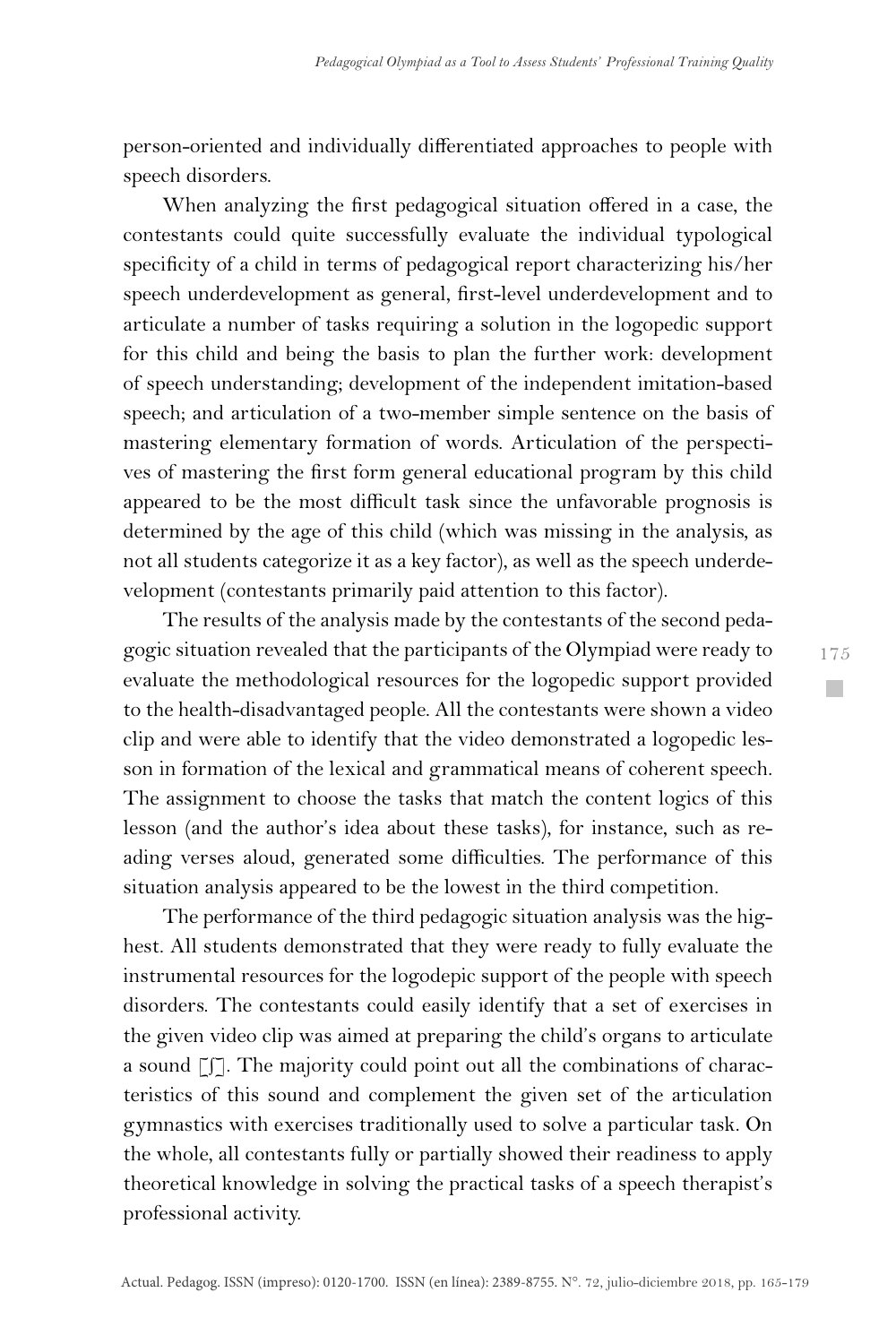The fourth competitive task was aimed at assessing the competence in project activities, namely, being able to design in the correctional, diagnostic, consultative, cultural and educational spheres of the professional activity of the speech therapist. The analysis of the results showed that 22.4% of the participants presented high-quality projects and scored from 20 to 30, while 57.1% presented medium-quality projects, scoring from 10 to 19, and finally, 20.5% of the contestants presented low-quality projects and scored less than 10.

The analysis of the projects demonstrated that the most relevant and promising issues in speech therapy are:

- Innovative technologies in speech therapy (the students' projects were entitled "Innovative technologies in speech therapist's work," "Application of the computer logopedic programs in V type schools," "Application of SPU in the correction work of the speech therapist in the context of educational organization," etc.).
- Search of non-traditional methods of logopedic impact (the students' projects were entitled "Play set Pertra in speech therapist's work," "Non-traditional methods of impact in logopedic work," "Probe substitutes," "Development of the communicative abilities of the stuttering preschool children with the fairytale therapy," etc.).
- Training of future speech therapists (the students' projects were entitled "Project of communicative competency development for the future speech therapist," "Consulting testing center 'Speech Therapist'," "Speech aspect of professional image of a teacher," etc.).

The best projects recommended for public defense were chosen at the stage of the initial evaluation of the project of each Olympiad's participant. The specified projects differed in their purposefulness, content-richness, deep preliminary preparation and high quality of presentation of the material. The projects presented the modern logopedic problems with the possible solutions and showed the perspectives of the project implementation. These papers fully reflected the results of the project activities, including clearly and appropriately developed objects and subject, purposes and tasks of the projects; the methods and resources for the projects are also appropriately selected, the possible risks and ways to overcome them are specified, and the final result (product) of the project activity is clearly identified.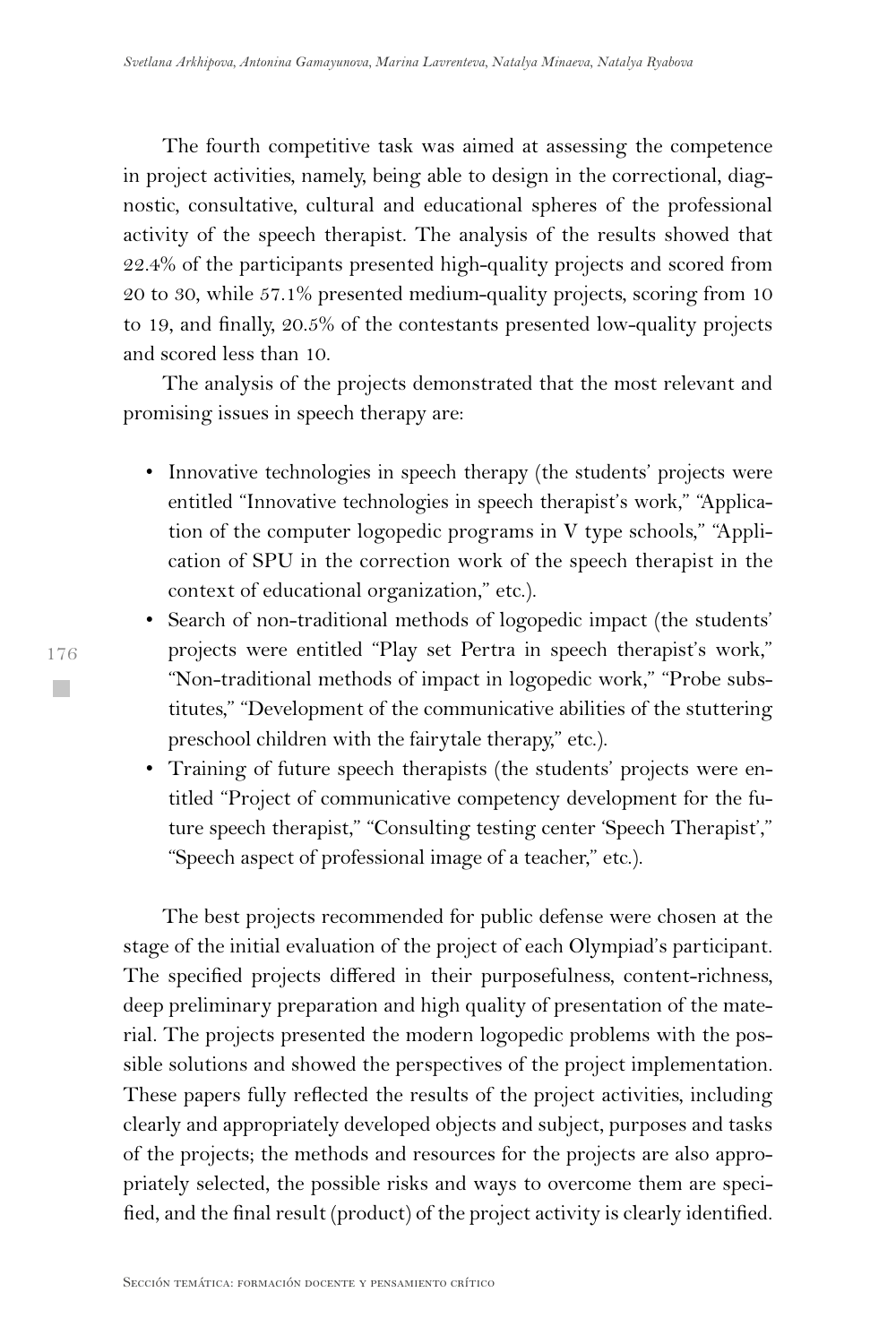Public defense helped the contestants to present the results of their project activities in full, to demonstrate the development level of their professional competencies, as well as the personal education (creativity, activity, independence, and ability for reflection).

## **Conclusions**

To summarize, we may say that Olympiads help implement the tasks of comprehensive assessment of education quality in a pedagogical university. This tool provides an opportunity to measure the students' training quality in an objective, technological, multi-faceted way and very quickly develops positive motivation in pupils, activates the creative capacity of students, and contributes to self-perfection.

- Olympiads can be an efficient tool to assess the quality of the professional competencies and personal education of students mastering the main professional educational course in higher education.
- A wide variety of the Olympiad tasks aimed to cover a wide range of competencies, and the personal education of the students is an important condition for the Olympiad to be efficient.
- The content of the competition tasks should include didactically and methodologically prepared and systematized material reflecting different spheres of professional pedagogic activities.

### **References**

- Agafonova, E. A. (2011). Assessing the education quality at a university [Original in Russian]. *Gumanitarnye nauki i obrazovanie, 2,* 92–98.
- Arkhipova, S. V., & Minaeva, N. G. (2014). All-Russian Student Olympiad 'Speech Therapy': All angles of talent and professionalism of new reality [Original in Russian]. *Gumanitarnye nauki i obrazovanie, 2*(18), 173–175.
- Bespalko, V. P., & Selezneva, N. A. (1989). Funds of comprehensive qualitification tasks in specialities of higher education. methodological guides for development [Original in Russian]. Moscow: Issledovatelskiy tsentr problem kachestva podgotovki spetsialistov, 89.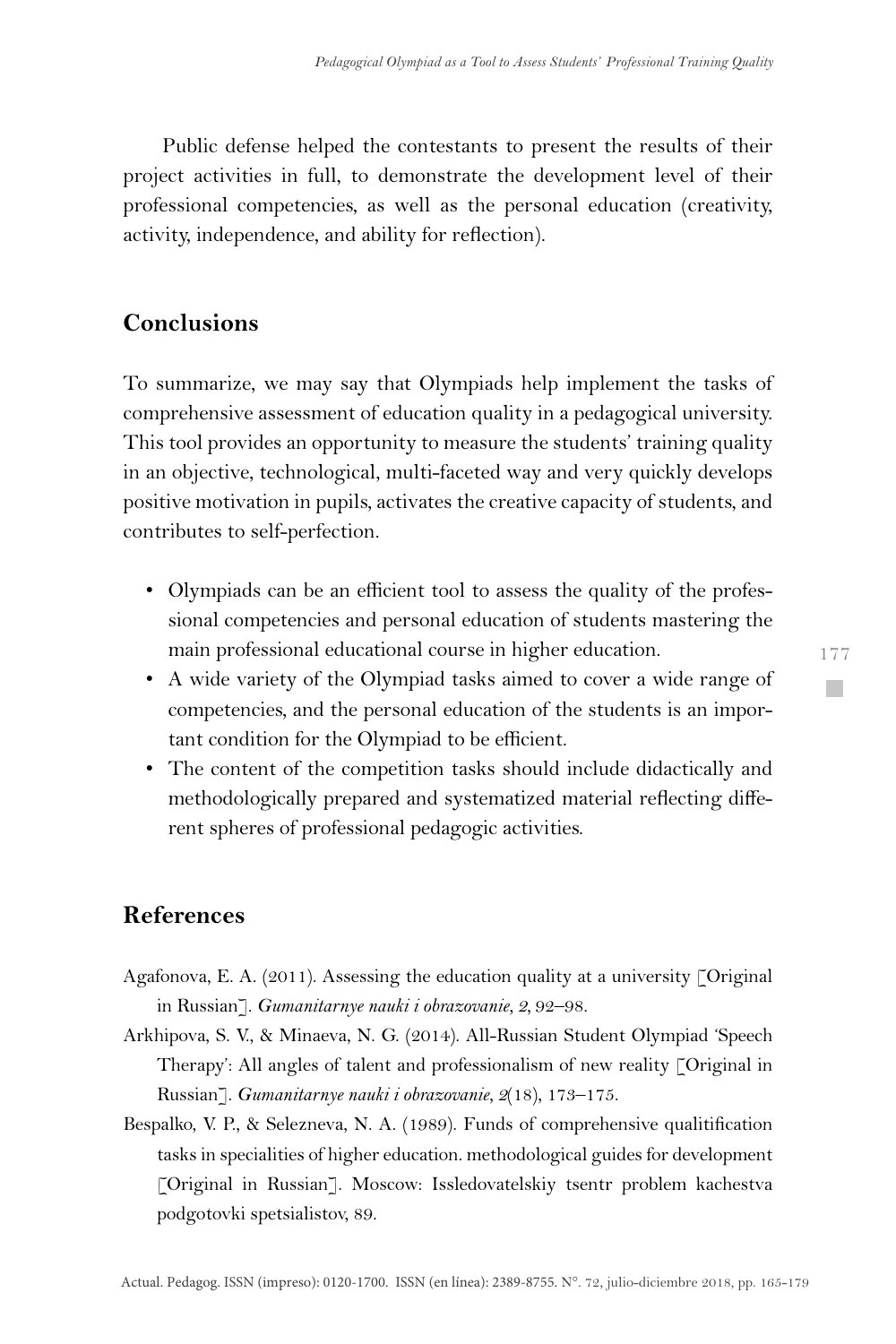- Development of the creative abilities of the individual in the Olympiad movement: materials of Intern. Scientific-methodical conference. (2005). ed. by A.I. Popov. Tambov: TSTU, 84 p.
- Evans, J. R. (1999). *The management and control of quality.* Cincinnati, OH: South Western College Publishing.
- Federal law "On Education in the Russian Federation" of 29 December 2012. Retrieved from http: минобнауки.рф/документы/2974
- Gamayunova, A. N. (2015). Quality assessment of training master students with psychology pedagogics specialization [Original in Russian]. *Mezhdunarodnyy zhurnal eksperimentalnogo obrazovaniya,11,* 57–59.
- Grevtseva, G. Y. (2015). Pedagogic Olympiad as means to prepare future specialists for professional activity [Original in Russian]. *Kontsept, 13*, 4666–4670. Retrieved from http://e-koncept.ru/2015/85934.htm
- Harvey, L. (1997). External quality monitoring in the market place. *Tertiary Education and Management, 3*(1), 25–35.
- Karpunina, O. I. (2015). Implementation of quality control in professional training of psychologists and speech pathologists in Evsevev Mordovia State Pedagogical Institute [Original in Russian]. *Gumanitarnye nauki*, *6*, 16–21.
- Korsunova, O. Y. (2003). *Pedagogical prerequisites to organize the intellectual creative pupil Olympiads* [Original in Russian] (Doctorate thesis). Moscow, Russia.
- Makarova, O. N. (2009). *Distant Olympiads as means to develop the professional competencies of future teachers in computer science* [Original in Russian]. Retrieved from http://econf.rae.ru/article/4936
- Ogure, L. B. (2004). *The multidisciplinary educational Olympiad as a didactic form of organization and activation of intellectual activity of schoolchildren* [Original in Russian] (Abstract of Doctorate thesis). Moscow, Russia.
- Popov, A. I. (2009). Monitoring creativity development in the Olympiad movement [Original in Russian]. *Questions of modern science and practice*, *8*(22), 58–63.
- Popov, A. I. (2010). *Methodological foundations and practical aspects of organization of the Olympiad movement in educational subjects in the University* [Original in Russian] (Monograph). Tambov: TSTU.
- Puchkov, N. P. (2009). *Olympiad movement as a form of organization of education in the university: textbook* [Original in Russian]. Tambov: TSTU.
- Repin, S. A. (2000). Management of the Olympiad movement: problems and prospects [Original in Russian]. *Education, 4*, 59–65.
- Ryabova N. V., & Naumova, T. A. (2014). Designing the fund of assessment means in context of implementing the competency-oriented main education courses in